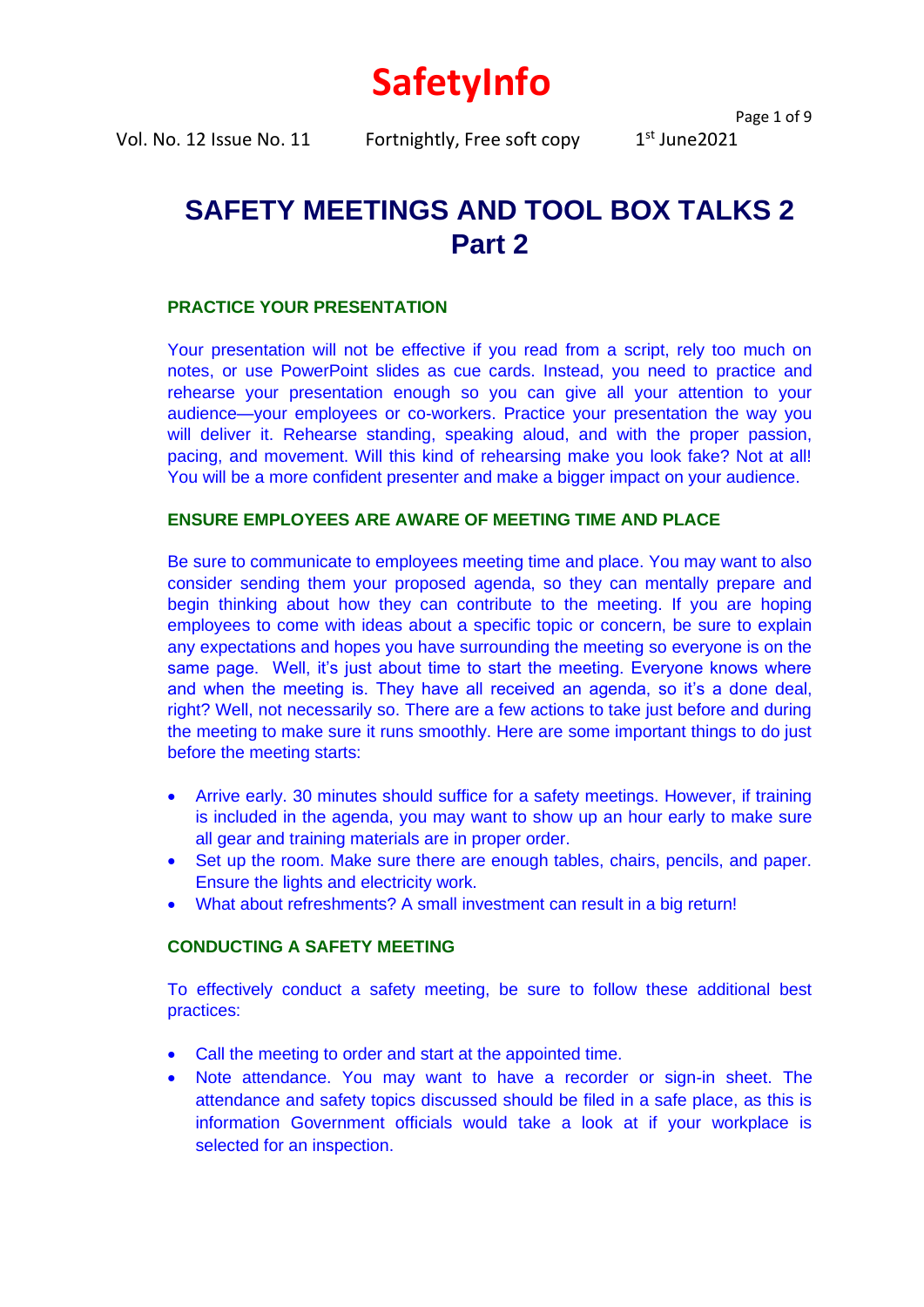- You may want to review ground rules to clarify what is acceptable behavior during the meeting (e.g., don't interrupt while another person is speaking, raise your hand to be recognized, don't make negative comments about another person, etc.).
- Follow your agenda and be sure to engage with your audience.
- End the meeting on time.

Another meeting has just been completed, you've thanked everyone for coming, and they're returning to their work. Is your job done? Not yet! There may be some minor paper work you need to get done and you still haven't followed-up on assignments and action items. The follow-up stage may be the most important part of the whole process. Here are some things you may want to consider after you have conducted a safety meeting:

- Finalize meeting notes or minutes.
- Send a copy of safety meeting notes to employees.
- Provide an evaluation or survey to employees who attended.
- Keep track of any action items and implementations needed.

#### **FINALIZE MEETING NOTES**

It's important not to wait to complete and finalize any of the notes taken during the FOLLOWING-UP meeting. The longer you wait to finalize the meeting minutes, the less able you'll be to accurately put down on paper what happened, who was assigned tasks, and the associated time frames. You will want to be sure you attach a couple items to your safety meeting minutes, if applicable:

- Attendance sheet or record.
- Recommendations or safety suggestions made by employees.
- Action items that were assigned, who they were assigned to, and the date needed.
- Anything else used or discussed in the meeting. After you have completed and compiled all of the safety meeting notes, be sure to store in a safe place. Seek out applicable government regulations regarding how long you should keep the minutes of safety meetings, as this may vary depending on your industry and the type of safety meeting you are holding. "Seek out applicable OSHA regulations regarding how long you should keep the minutes of safety meetings, as this may vary depending on your industry"

# **SEND A COPY OF SAFETY MEETING NOTES TO EMPLOYEES**

After you have finalized any meeting notes, you should consider sending them out to employees and co-workers. Not only will attendees benefit from a reminder of what was discussed, but it's also a good idea to fill in employees who were unable to attend for whatever reason. You can provide employees with these notes via email, a newsletter, or even post them on a bulletin board.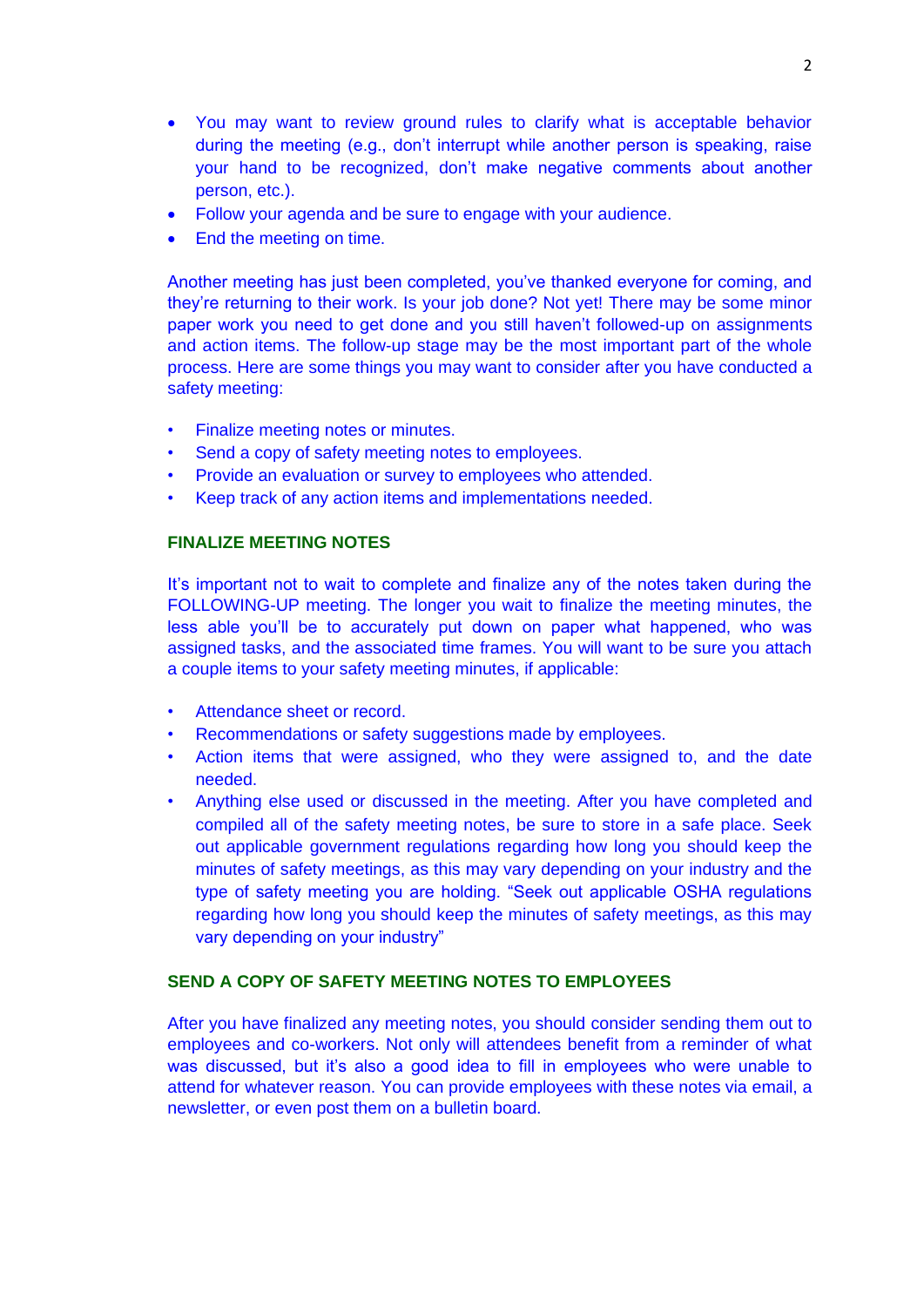#### **PROVIDE A SURVEY**

When it comes to safety, continual improvement is vital. Try sending out a survey or evaluation form to employees who attended the safety meeting and provide comments to the presenter. You can also interview individual employees and coworkers. What questions should be asked in a safety meeting survey? You can probably think of a few, but refer to some of the examples below if needed:

#### **FOLLOWING-UP**

- Was the safety meeting fun?
- Are you satisfied with the quality of the safety meeting?
- Were positive safety recognitions given at the meeting?
- Do you think current safety issues are being resolved/addressed in a timely manner?
- What would make our safety meetings better?

# **KEEP TRACK OF ACTION ITEMS**

What kind of message do you think you will send if safety recommendations and action items are made in a safety meeting, but nothing is ever done to address or implement those items? Not a very good one, that's for sure. If there are items that require some sort of action or assignment that result from the safety meeting, be sure you take the proper steps to follow-up, track, and implement those items. This will help improve workplace safety and increase the priority of safety among employees. It's important for managers and other safety leaders to show dedication to safety by taking action, not just talking about it!

Effective safety meetings should be engaging and memorable. No one likes to hear, "ugg, another safety meeting?" In other words, you should try and make safety "sexy." If it is not fun or engaging for those attending, they will not remember it. So, how do you do that? Here are some not-always apparent tips to holding effective safety meetings.

#### **REMOVE SHADED SAFETY GLASSES**

If you work outdoors, say on a construction site, you may be required to wear eye protection. However, that is not a good idea if you are leading a pre-shift or toolbox safety meeting. It's all about eye contact. If your audience cannot make eye contact with you, they have a harder time connecting with your message.

# **CONDUCT A HAZARD HUNT**

This is an excellent way to maximize engagement and increase safety awareness at your next safety meeting. The goal is to be on site and have workers look around to see if they can find any noticeable hazards that may eventually cause problems. This "hunt" gets them actively involved and thinking about the job and its hazards.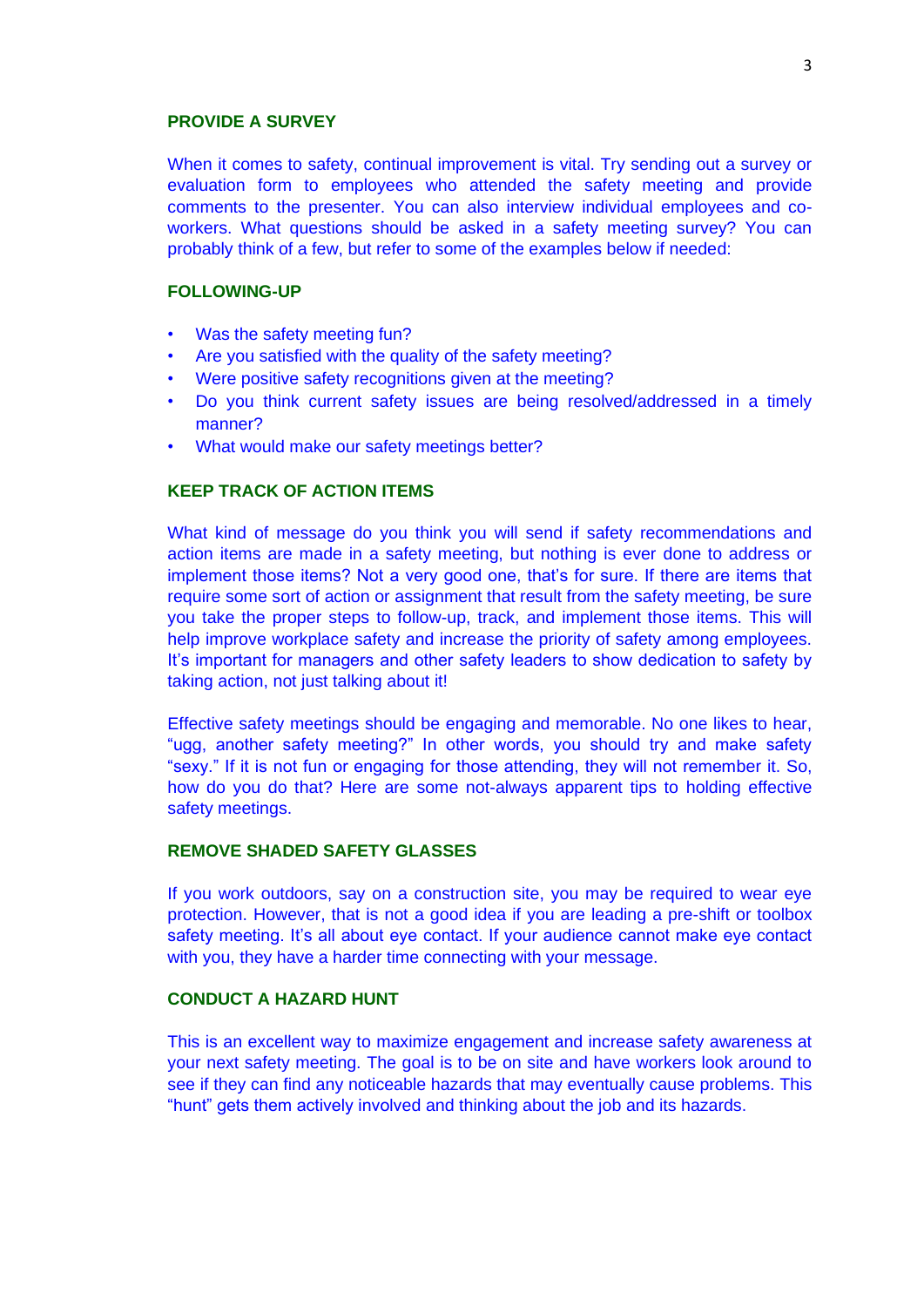#### **CHARACTERISTICS OF AN EFFECTIVE SAFETY MEETING**

# **ROTATE SAFETY MEETING LEADERS**

One of the mistakes many companies make is to assume safety meetings should only be run by one specific person. However, this limits the role to titled leaders and it misses a great opportunity to develop your front-line employees to become safety leaders as well. Rotating safety meeting leaders also allows you to apply safety leadership solutions to the development of your employees.

# **EMPHASIZE GOOD CATCHES**

The difference between a "near miss" and a "good catch" is the difference between a lagging indicator and a leading indicator. A near miss is simply an incident where no one got hurt, and often pure luck was the only thing that prevented an injury. A good catch happens when someone notices a hazard and does something about it before it results in a near miss or an incident. Reporting near misses has value, but it's not predictive. It doesn't tell us what comes next. On the other hand, reporting good catches indicates people are actively looking for hazards, which has a much greater value in a safety culture.

#### **USE INCIDENT REPORTS TO LAUNCH SAFETY DISCUSSIONS**

Incident reports are great tools for safety discussions. However, keep in mind they are very mechanical in the way they are written. They tend to report the mechanics of that incident, and NOT the impact the incident had on the person who got hurt and on his/her family. It is better to tell the story rather than simply writing the report. "A good catch happens when someone notices a hazard and does something about it before it results in a near miss or an incident."

# **INCREASE PARTICIPATION IN SAFETY MEETINGS**

There are several things you can do to increase employee participation in your safety meetings. Here are a few tips:

- 1. Hold Safety Conversations rather than safety meetings. What you call something can affect how it is perceived. Marketers make millions figuring out what to call new products. If you call your gatherings Safety Conversations, the connotation is you will create opportunities for two-way dialog. Employees will show up with the mindset they can contribute their thoughts.
- 2. Instead of an agenda, ask a question. Agendas can be very useful for keeping meetings on track. You might want to schedule a so-called "Question Session" to discuss a relevant safety topic or a recent incident? Yes, some of you skeptics are thinking: "This will turn into an instant gripe session or it will get completely out of hand." It could. But, think about how you can facilitate it by setting a specific timeframe and stick to it. Use your best skills to keep the discussion on track so it relates to the question at hand.
- 3. Create a moving experience. Who said safety meetings have to be sit-down sessions? There are times when it makes sense to have people sit around the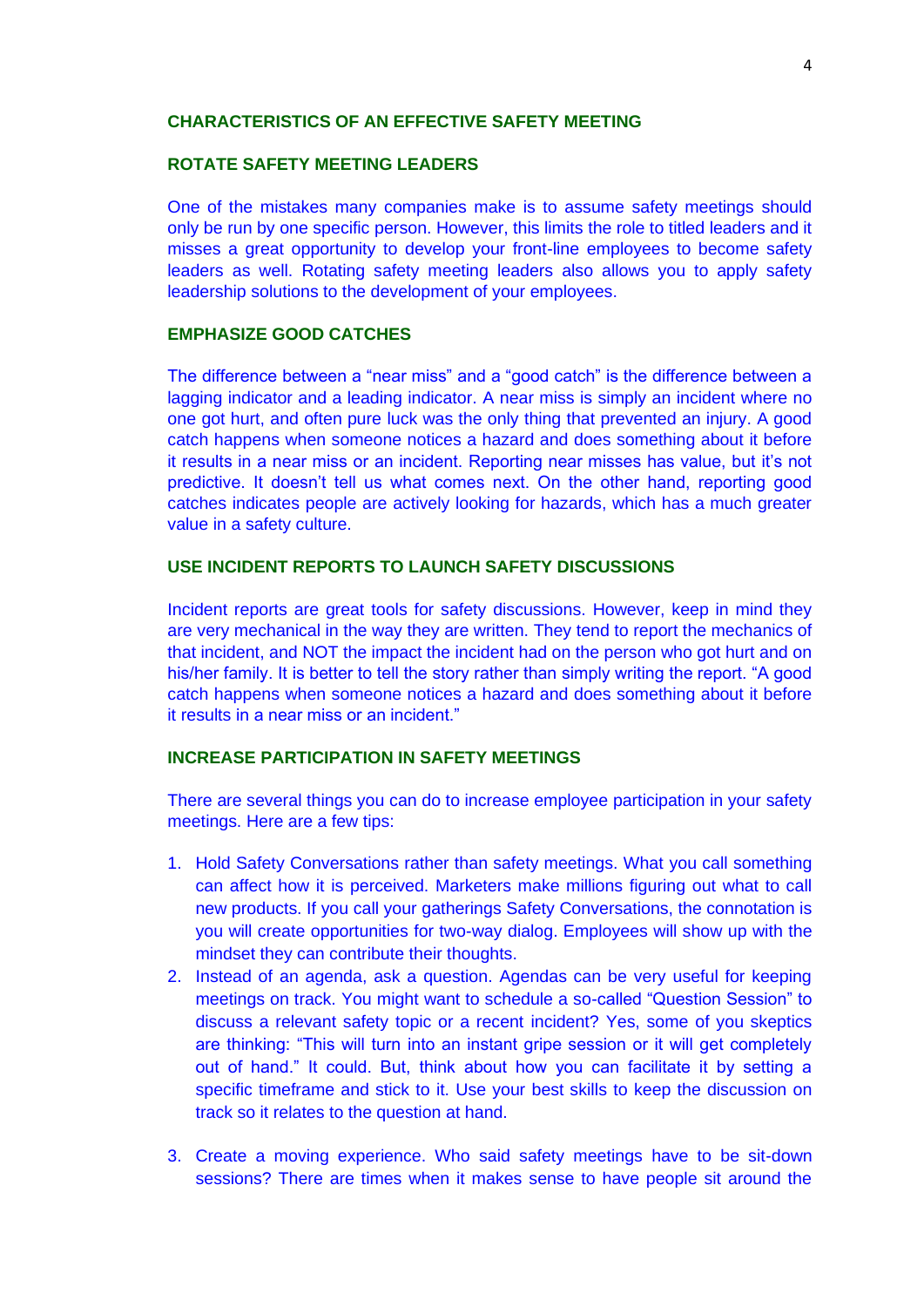table to look at diagrams or drawings and to write notes. But, what would happen if you made some of your safety meetings highly interactive with hands-on exhibits? For example, if you are discussing the use of hard hats, you could have a table display of various types of hard hats your company purchases. At another table, an expert could show employees how to properly adjust and clean their hard hats. In effect, you could have a "walk-around" meeting. You may need to experiment with these ideas and others to increase the conversational element in your safety meetings. Look for ways to have more informal safety sessions that will energize and engage everyone. "...what would happen if you made some of your safety meetings highly interactive with handson exhibits?"

Government reports almost seven to eight million Indians suffer from a workplace injury every year. However, when you mention "safety meeting" at your worksite, workers tend to view them unenthusiastically. But, you can turn your next safety meeting into an enjoyable experience. When it comes to improving the health and safety performance at your company, most managers believe worker involvement is a key to success. Positive relationships between employers and employees can help enhance productivity when it comes to safety.

#### **HOW TO ENGAGE EMPLOYEES & ENCOURAGE PARTICIPATION**

Here are some strategies for building better safety meetings that engage the participants:

- 1. People engage with other people. In other words, you should not rely on PowerPoint to get your message across to your employees.
- 2. Select an interesting topic. This is the key to running a successful safety meeting. When used properly, specific topics teach workers safety awareness and also emphasize the importance of safety in the workplace.
- 3. Ask for opinions. Sometimes, it is better to ask workers what they want to talk about during the meeting, rather than supplying a topic of your choice. Discussing the most serious safety issues workers face on a daily basis encourages the group to come back for more meetings.
- 4. Questions are possibly one of the most powerful tools of a good leader. By not asking questions, one assumes they know all the answers. Not all workers have the personality style to step forward with suggestions or potential problems. When asked, however, many will offer more than expected. This is especially true if they are convinced their input is truly needed and wanted. Most people have something to contribute and will provide input when asked.
- 5. Make a big impression. For example, using scenarios and real-life accidents with photos can do the trick. You can also have guest speakers, such as health care professionals, paramedics, safety consultants, and even workers who have suffered a workplace injury.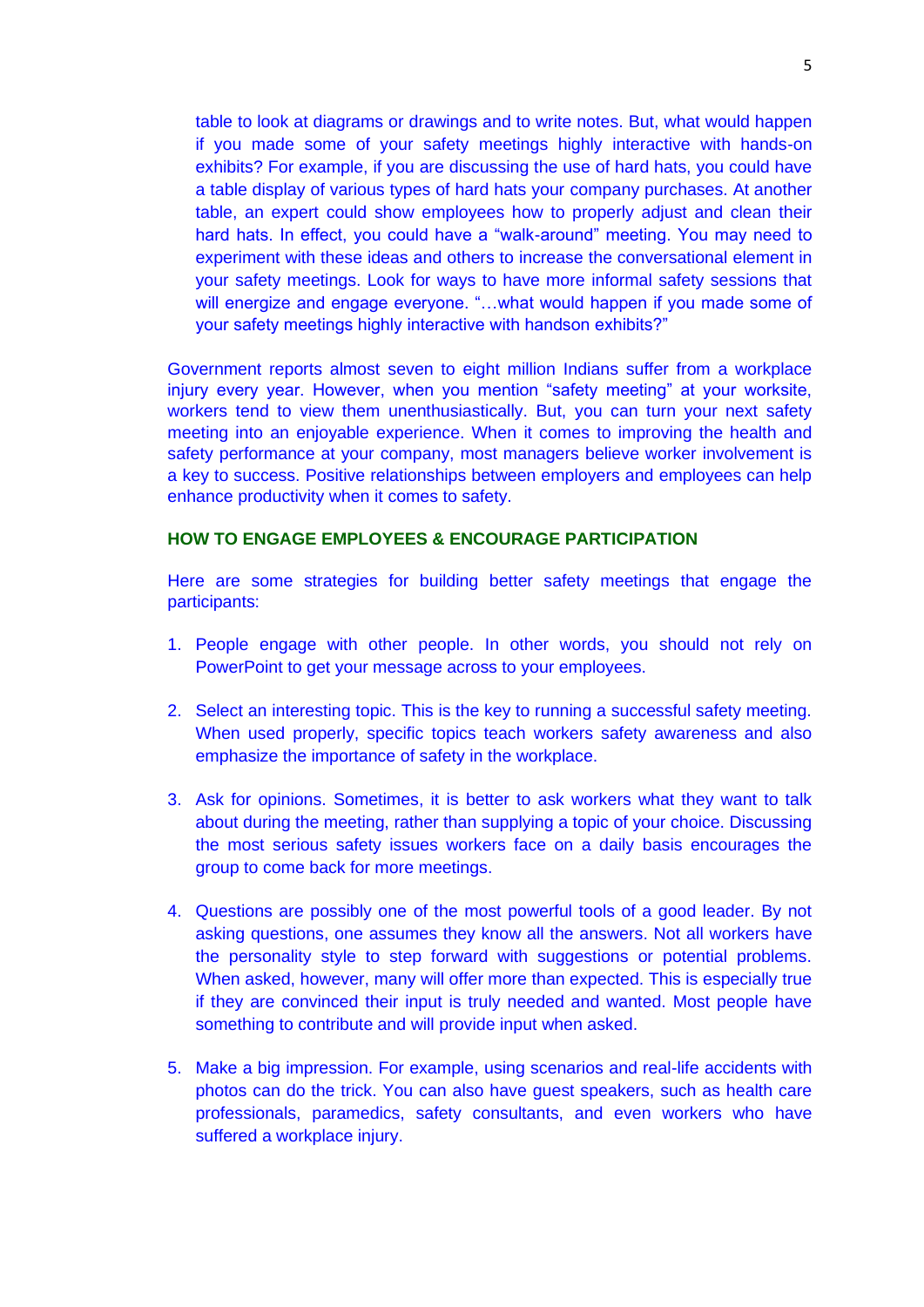- 6. Educate your audience. Teach employees about how to apply job-specific safety procedures at the meeting. You can also use safety workshops to illustrate a specific task, such as providing first aid in different situations.
- 7. Keep it simple. One idea at a time. As you know, safety meetings are critical to the on-going safety of your employees. But, you cannot just stick to any one thing for every meeting, and think, "well, we had our meeting." It is definitely not just about filling a timeslot. It is about making sure you advance a new idea and callto-action. Your organization needs to become better-not just better-informedwhen it comes to safety. You should shorten your meeting with just one thought at a time. Consider using either newsletters or videos to supplement the training once the meeting is finished.
- 8. Create a call-to-action. This is what you want participants to do differently after you finish the safety meeting. It's not enough to just know the information. You must now do something with the information. That's why you start with a call-toaction in planning and work backwards from there.
- 9. Get feedback. You want to make sure your employees continue to attend the safety meetings. Therefore, make sure you get their feedback after each meeting. Encourage them to give you a few suggestions for making your safety meetings more interesting. Feedback can be given during the meeting or more anonymously by filling out a rating and suggestion sheet. Be sure to check the suggestions and make changes accordingly. As you've probably noticed, not all safety meetings and topics are created equal. Some can be boring and ineffective, while others are engaging and rewarding for all involved. So, when thinking about choosing safety topics and conducting pro-status safety meetings, be sure to avoid these top four meeting fails.

#### **MEETING FAIL #1: BEING TOO GENERIC**

Many companies buy templates for their safety meetings and topics that are too cookie-cutter and generic. These templates have been dumbed-down to appeal to as many industries as possible. Generic safety meetings may talk about safety reports, inspections, incident reports, processes, and procedures, but they are so mindnumbing they are likely to put your employees to sleep. They also don't build safety buy-in.

# **MEETING FAIL #2: ACTING LIKE A LONG-WINDED COP**

Don't just harp on safety rules during safety meetings. Though you want employees to follow safety rules and for there to be accountability for those rules, acting like a cop will only alienate people and negatively affect your workplace safety culture. Instead, be a coach that builds motivation, ownership, and performance!

THINGS THAT SHOULD BE AVOIDED "…acting like a cop will only alienate people and negatively affect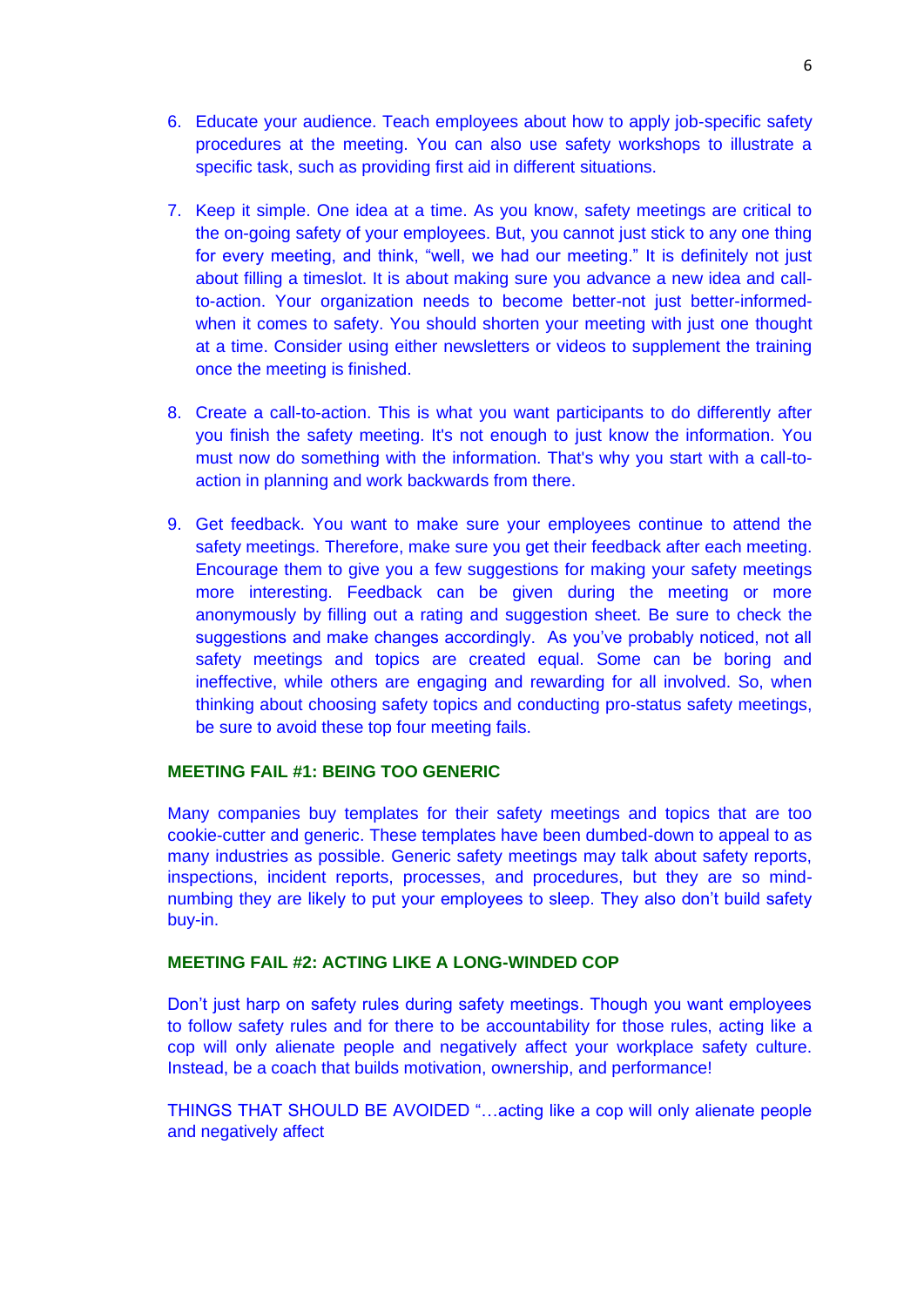#### **MEETING FAIL #3: READING FROM A SCRIPT**

There's nothing more boring and ineffective than listening to someone drone on while they read word-for-word a presentation they have prepared. You should understand the safety topics within your presentation and engage with your audience during a safety meeting. Make eye contact! Be involved. Make the meetings a dynamic discussion rather than a one-way communication process that puts others to sleep.

#### **MEETING FAIL #4: FAULT-FINDING AND NAME-CALLING**

Though it may be important to discuss previous accidents and injuries during your safety meeting, don't start naming names and placing blame on specific individuals for safety incidents. That's just bad form. Also, it can be quite effective to include an open forum timeslot during your safety meeting where employees can voice safety and health concerns. However, don't reduce another's idea to nothing by calling the person or the idea "bad" or "stupid" or any other negative word. Don't let other employees be negative towards other ideas either. You should make it very clear at the beginning of the meeting or the open forum that this behavior is unacceptable. "…don't start naming names and placing blame on specific individuals for safety incidents. That's just bad form." You may have heard this, "Ugh, another safety meeting?" During some safety meetings, the presenter tends to read a so-called "safety meeting script." As you can imagine, this type of safety meeting is a waste of time and money. So, what are some ways to improve your meeting process? When you decide some part of the safety meeting needs to be improved, it is important to use a systematic process to make sure the change is effective. We encourage the use of the Shewhart/Deming Plan-Do-Study-Act process. Let's take a brief look at this process.

#### **IMPROVING THE MEETING PROCESS THE SHEWART/ PDSA CYCLE PLAN**

Plan a change or a test aimed at improvement. DO Carry out the change or the test on a small scale. ACT Adopt the change or abandon it, or run through the cycle again.

STUDY - Study the results. What did we learn? What went wrong?

# **IMPROVING THE MEETING PROCESS Step 4: ACT – ADOPT, ABANDON, OR REPEAT THE CYCLE**

Incorporate what works into the meeting process. Ask not only if we're doing the right things, but ask if we're doing things right. If the result was not as intended, abandon the change or begin the cycle again with the new knowledge gained. If your safety meetings are to be successful, there are a few things you can take into account.

- Raise awareness of unsafe conditions and lead to corrective action.
- Raise awareness, without identifying violating employees, of unsafe behavior and the corrective action.
- Introduce new relevant safety guidelines and government guidelines.
- Reinforce safety guidelines.
- Motivate employees to comply with generally accepted safe work practices.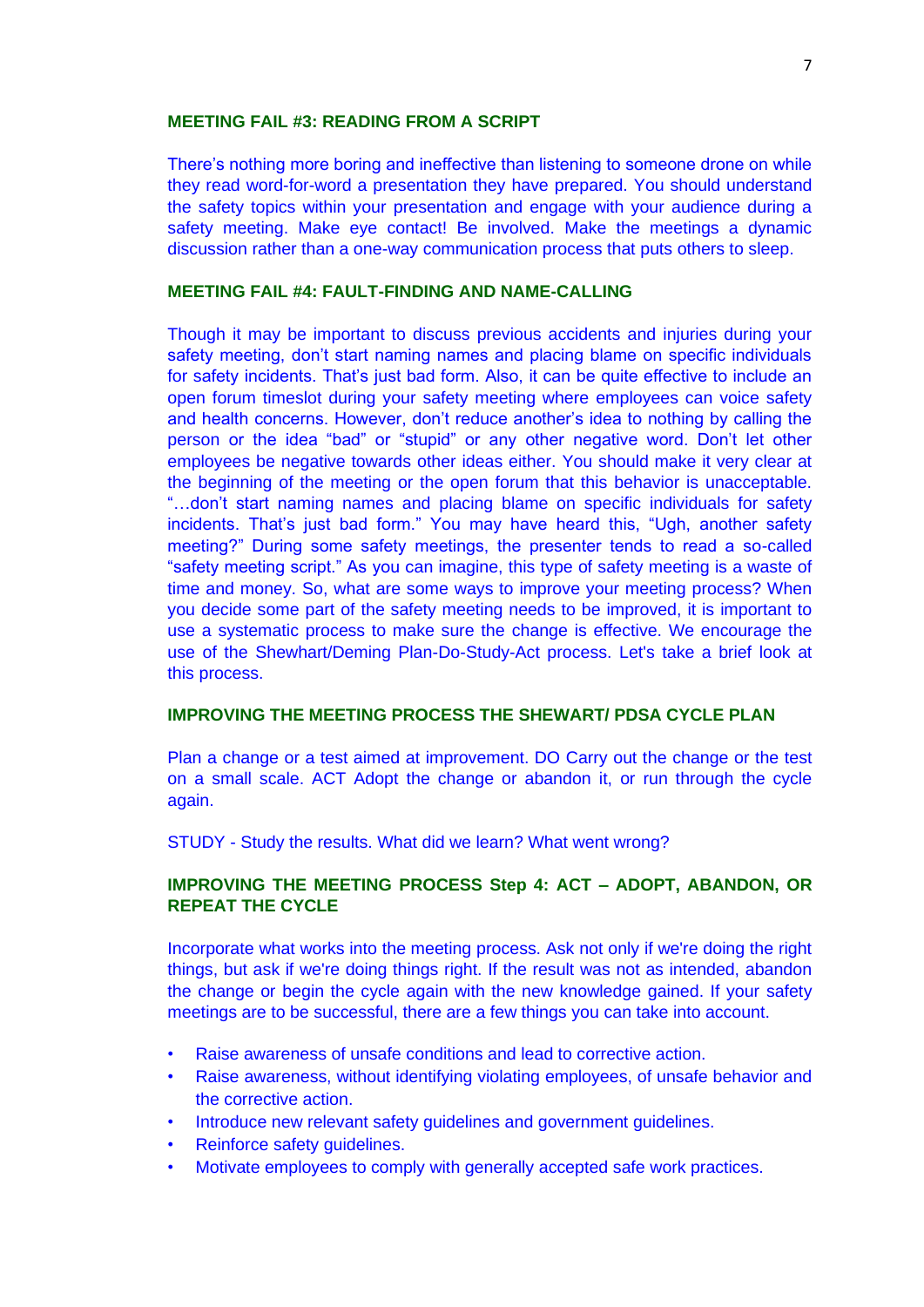- Help to internalize the importance of safety by including your employees in the process.
- Safety meetings don't have to be pointless or boring. With a little bit of thought and preparation, your employees will leave the meeting informed, energized about safety, and interested in participating in future meetings. Isn't that better than them leaving the meeting with the "Whew, another safety meeting is now DONE!"

# **Step 1: PLAN – DESIGN THE CHANGE OR TEST**

Take time to thoroughly plan the proposed change before it is implemented. Pinpoint specific conditions, behaviors, and /or results you expect to see as a result of the change. For instance, you may want to include a short 10 minute training session in each meeting. You'll need to carefully plan who will conduct the training, what format will be used, and what subjects will be presented.

# **Step 2: DO – CARRY OUT THE CHANGE OR TEST**

Implement the change or test it on a small scale. This will help limit the number of variables and potential damage if unexpected outcomes occur. Educate, train, and communicate the change to help everyone successfully transition. Keep the change small to better measure variables.

# **Step 3: STUDY – EXAMINE THE EFFECTS OR RESULTS OF THE CHANGE OR TEST**

To determine what was learned and what went right or wrong.

# **Concluded**

-----------------------------------------------------------------------------------------------------------------